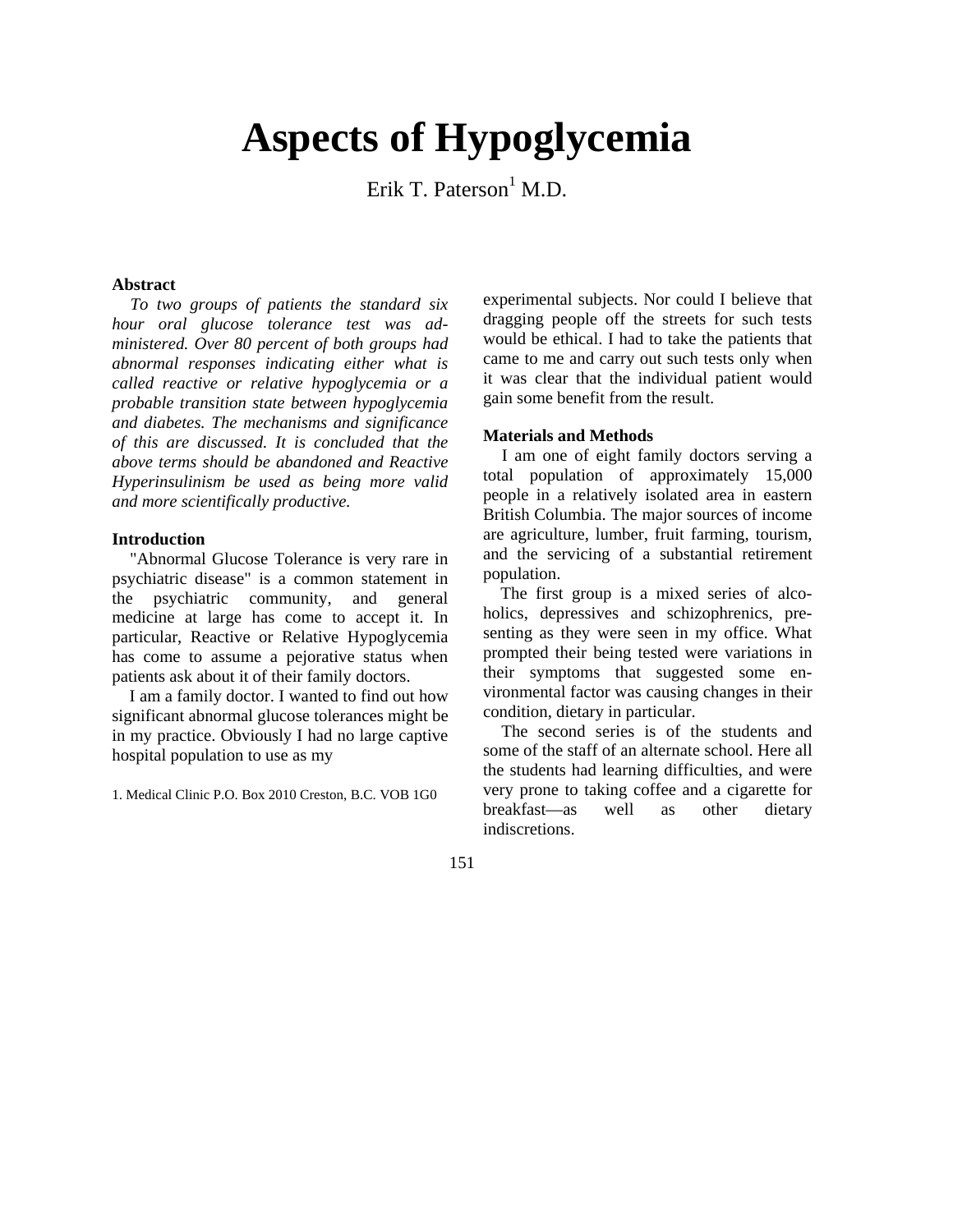All the tests were carried out after two or three days of a high carbohydrate diet, and in the standard manner at our local community hospital. The results are shown in the accompanying table (Table 1).

The diagnostic criteria for Reactive/Relative Hypoglycemia (RHG) that I used were a) a fall in the blood glucose level of 20mg/ dl. or more below the fasting level, or b) a fall of the blood glucose level in any one hour of 50mg/dl. or more, or c) a combination of both. Diabetes mellitus (DM) or a transitional state between RHG and DM (RHG/DM) was diagnosed when the blood glucose rose at any point above 180mg/dl.

#### **Results**

As can be seen from the table, in Series One, of the 66 patients, 37 were purely classified as RHG, and 17 were RHG/DM transitional for a total of 54 or 81 percent. There were no patients who were purely DM. One patient had a lag curve being a sustained rise of the blood glucose with a slow fall, a form of response that probably is at least potentially pre-diabetic. Another patient had a flat curve showing likely some problem with absorption of glucose. Including these, the overall number of abnormal responses was 56 or 84 percent. However, the tests numbered 17 and 20 were carried out on the same patient, the second occasion being ordered by a colleague who did not believe the first result. I include it for interest and completeness' sake.

In Series Two, with 15 patients tested, there were 12 or 80 percent diagnosed as RHG. This gave a combined total of RHG and RHG/DM of 66 or 81.5 percent.

Of interest is the distribution of the diagnostic features of RHG with respect to the time after the fasting blood glucose sample. These are shown graphically in Figure 1. While the peak lies in the third and fourth hours, a significant number still appear at the sixth hour.

#### **Discussion**

Does any of this mean anything? Until recently this was a matter for considerable dispute. The problem lay in the fact that there was no clear correlation between the apparent severity of the blood glucose abnormalities and the

severity of the patients' symptoms. Some patients had very little deviation from the normal but very strong symptoms, while others had drastic-seeming abnormalities of their glucose tolerance with few or slight symptoms.

Hudspeth and his colleagues (1980) have recently shown that the correlation lies not between the symptoms and the glucose changes but between the symptoms and excessive insulin levels. These effects also correlated well with electroencephalographic changes and seem very likely mediated by an insulin induced hyperosmolality in the central nervous system (Arieff, 1974).

In other words it appears that the terms Reactive or Relative Hypoglycemia should be entirely abandoned, and Reactive Hyperinsulinism should be used since this is scientifically well established and is a useful concept.

While my groups of patients were highly selected, the extraordinarily high proportion of abnormal responders among them indicate that in psychiatric populations in general there is likely to be a high proportion of patients with Reactive Hyperinsulinism. These may still be diagnosed by the usual six hour oral glucose tolerance test, as I have indicated here, without embarking on expensive insulin estimations or E.E.G. tracings lasting six hours. Clearly large scale studies in our major psychiatric institutions seem indicated. Nor, from the distribution of the diagnostic features, can physicians get away with doing a two hour post-prandial blood glucose estimation to confirm or deny the diagnosis, since most of the abnormal features occur later.

What does this mean to therapy? Since hyperinsulinism is the mechanism, the usual advice given to patients to consume some foodstuff containing sugar or starch is grossly inadequate. Rather the patients should be instructed to avoid such foods entirely, along with caffeine which aggravates matters, and substitute highly non-refined sources of carbohydrate, taking, after a substantial breakfast, frequent high protein snacks, to avoid stimulating insulin oversecretion.

What does this mean to the psychiatric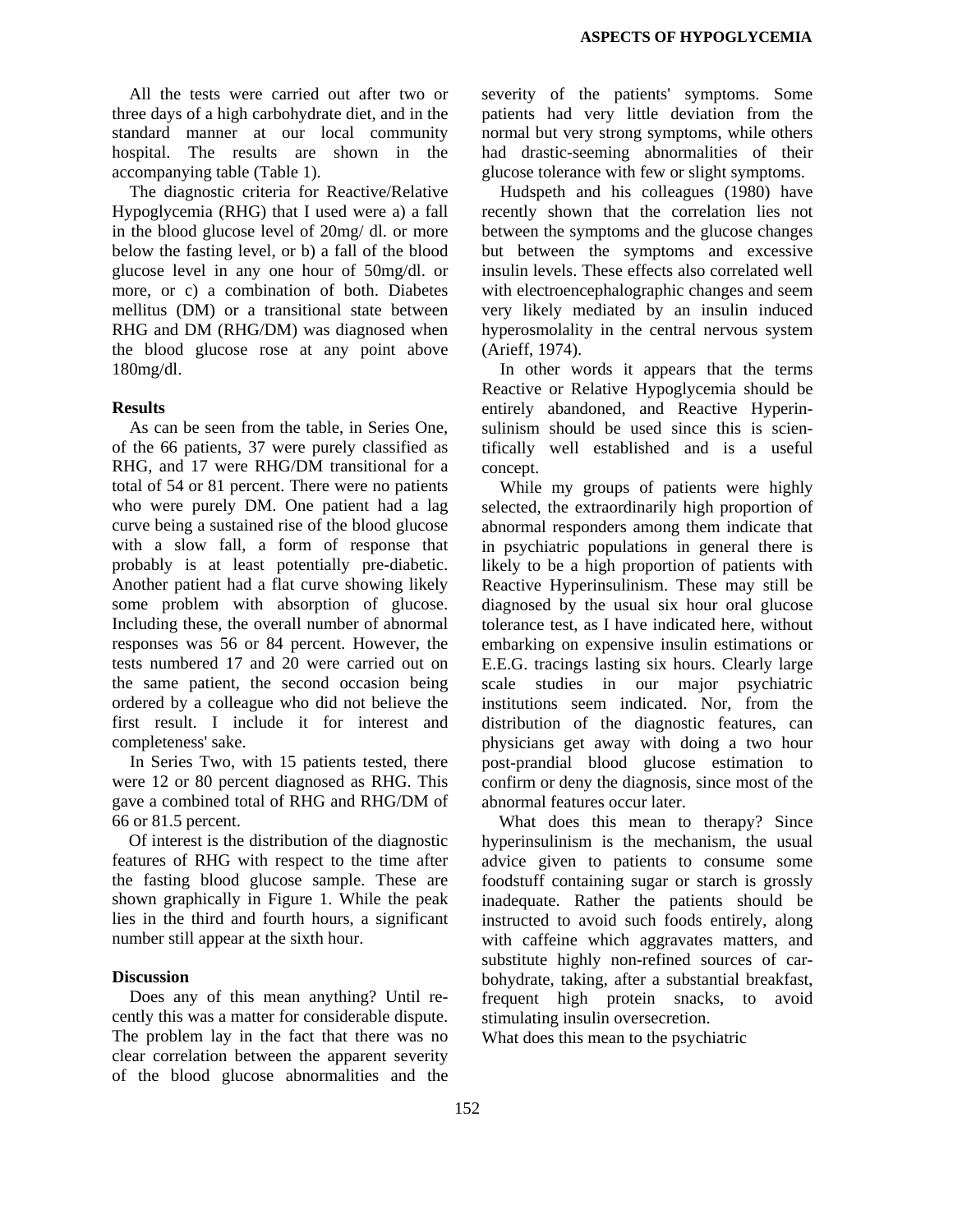patient in hospital? Since these patients' symptoms are likely aggravated by the usual hospital diet with the pushing, between meals, of large quantities of coffee and sweet stuffs, and the inevitable molasses laden tobacco of their cigarettes, a substantial saving in costs of nursing time and medications may be realised by simple dietary measures with the consequent improvement in the prognosis to these patients.

Apart from the larger scale studies that I have suggested above, where do we go from here? Reactive Hyperinsulinism seems related to the high consumption of refined foods in

our society. We need to find out what social factors have led to such abnormal diet for so many people, and find ways to reverse these widespread habits. More importantly, we need to know why the islet cells of the pancreas respond in this fashion. Research into the fundamental mechanisms may go far to shedding further light on the basic pathobiochemistry of the very closely related diabetes mellitus. But such research is clearly beyond the scope of a General Practitioner such as myself in the interior of British Columbia.

|                    |         |                                                    |        |        |         | TABLE I |                  |                 |     |                                              |
|--------------------|---------|----------------------------------------------------|--------|--------|---------|---------|------------------|-----------------|-----|----------------------------------------------|
| Results of 79      |         | - 6 Hour and 2 - 5 Hour Oral Glucose<br>Series One |        |        |         |         | Tolera nce Tests |                 |     |                                              |
| Fasting<br>Patient |         |                                                    | A Hour | 1 Hour | 2 Hours | 3 Hours |                  | 4 Hours 5 Hours |     | 6 Hours Remarks                              |
| 1                  | w.c.    | 79                                                 | 129    | 134    | 78      | 97      | 113              | 91              | 76  | <b>RHG</b>                                   |
| 2                  | M.H.    | 88                                                 | 112    | 130    | 91      | 99      | 66               | 84              | 89  | <b>RHG</b>                                   |
| 3                  | V.P.    | 95                                                 | 155    | 145    | 100     | 49      | 65               | 81              | 98  | <b>RHG</b>                                   |
| 4                  | K.F.    | 91                                                 | 109    | 87     | 100     | 85      | 74               | 74              | 79  | $\mathbf N$                                  |
| 5                  | A.K.    | 81                                                 | 134    | 125    | 133     | 85      | 74               | 71              | 83  | $\overline{N}$                               |
| 6                  | LP.     | 81                                                 | 124    | 166    | 140     | 111     | 103              | 87              | 85  | Lag Curve                                    |
| 7                  | E.H.    | 83                                                 | 95     | 95     | 80      | 84      | 71               | 81              | 77  | Flat Curve                                   |
| 8                  | E.K.    | 109                                                | 150    | 144    | 121     | 92      | 65               | 76              | 92  | <b>RHG</b>                                   |
| 9                  | A.R.    | 84                                                 | 141    | 108    | 120     | $71\,$  | 76               | 80              | 85  | RHG-border line                              |
| 10                 | M. McG. | 89                                                 | 140    | 81     | 93      | 86      | 71               | 84              | 87  | <b>RHG</b>                                   |
| 11                 | F.A.    | 85                                                 | 153    | 139    | 88      | 85      | 86               | 67              | 79  | <b>RHG</b>                                   |
| 12                 | M.K.    | 69                                                 | 121    | 127    | 108     | 106     | 88               | 51              | 53  | <b>RHG</b>                                   |
| 13                 | I.H.    | 82                                                 | 102    | 78     | 82      | 75      | 64               | 75              | 86  | RHG                                          |
| 14                 | L.K.    | 86                                                 | 107    | 85     | 63      | 38      | 71               | 82              | 85  | <b>RHG</b>                                   |
| 15                 | J.G.    | 82                                                 | 151    | 176    | 124     | 76      | 83               | 92              | 98  | RHG                                          |
| 16                 | E.W.    | 76                                                 | 181    | 118    | 78      | 79      | 81               | 95              | 112 | <b>RHG</b>                                   |
| 17                 | D.F.    | 69                                                 | 156    | 202    | 108     | 85      | 41               | 59              | 76  | RHG/DM                                       |
| 18                 | M.K.    | 131                                                | 262    | 286    | 187     | 303     | 50               | 72              | 87  | RHG/DM                                       |
| 19                 | $J.M.$  | 83                                                 | 167    | 192    | 114     | 56      | 54               | 67              | 86  | RHG/DM                                       |
| 20                 | D.F.    | 83                                                 | 169    | 241    | 153     | 81      | 68               | 76              | 81  | RHG/DM                                       |
| 21                 | M.D.    | 84                                                 | 210    | 232    | 164     | 122     | 51               | 68              | 61  | RHG/DM                                       |
| 22                 | P.D.    | 69                                                 | 86     | 103    | 102     | 92      | 75               | 89              | 89  | N                                            |
| 23                 | K.R.    | $72\,$                                             | 174    | 158    | 101     | $77\,$  | 48               | 52              | 77  | RHG/DM                                       |
| 24                 | B.P.    | 77                                                 | 127    | 123    | 90      | 51      | 80               | 82              | 77  | <b>RHG</b>                                   |
| 25                 | L.D.    | 97                                                 | 158    | 80     | 86      | 82      | 82               | 72              | 94  | <b>RHG</b>                                   |
| 26                 | P.A.    | 77                                                 | 158    | 149    | 106     | 90      | 36               | 73              | 124 | <b>RHG</b>                                   |
| 27                 | A.U.    | 95                                                 | 158    | 122    | 88      | 44      | 76               | 86              | 86  | <b>RHG</b>                                   |
| 28                 | L.U.    | 76                                                 | 116    | 95     | 86      | 90      | 85               | 71              | 90  | $\mathbf N$                                  |
| 29                 | B.W.    | 87                                                 | 146    | 131    | 85      | 88      | 32               | 67              | 78  | <b>RHG</b>                                   |
| 30                 | D.W.    | 96                                                 | 179    | 114    | 88      | 39      | 74               | 81              | 96  | <b>RHG</b>                                   |
| 31                 | CD.     | 71                                                 | 101    | 83     | 89      | 64      | 83               | 52              | 72  | $\mathbf N$                                  |
| 32                 | C.H.    | 92                                                 | 167    | 149    | 66      | 53      | 72               | 84              | 93  | <b>RHG</b>                                   |
| 33                 | C.C.    | 77                                                 | 120    | 93     | 99      | 54      | 85               | 84              | 98  | <b>RHG</b>                                   |
| 34                 | G.M.    | 94                                                 | 79     | 68     | 44      | 65      | 81               | 84              | 93  | <b>RHG</b>                                   |
| 35                 | G.S.    | 74                                                 | 158    | 205    | 160     | 104     | 42               | 61              | 76  | RHG/DM                                       |
| 36                 | P.B.    | 65                                                 | 113    | 93     | 101     | 73      | 54               | 70              | 89  | ${\bf N}$                                    |
| 37                 | E.L.    | 89                                                 | 151    | 221    | 252     | 152     | 83               | 40              | 63  | $\mathbf{R}\mathbf{H}\mathbf{G}/\mathbf{DM}$ |
| 38                 | L.A.    | 59                                                 | 111    | 112    | 98      | 98      | 67               | 66              | 53  | $\mathbf N$                                  |
| 39                 | D.B.    | 84                                                 | 96     | 67     | 58      | 59      | 58               | 81              | 89  | <b>RHG</b>                                   |

 $T_{\text{max}}$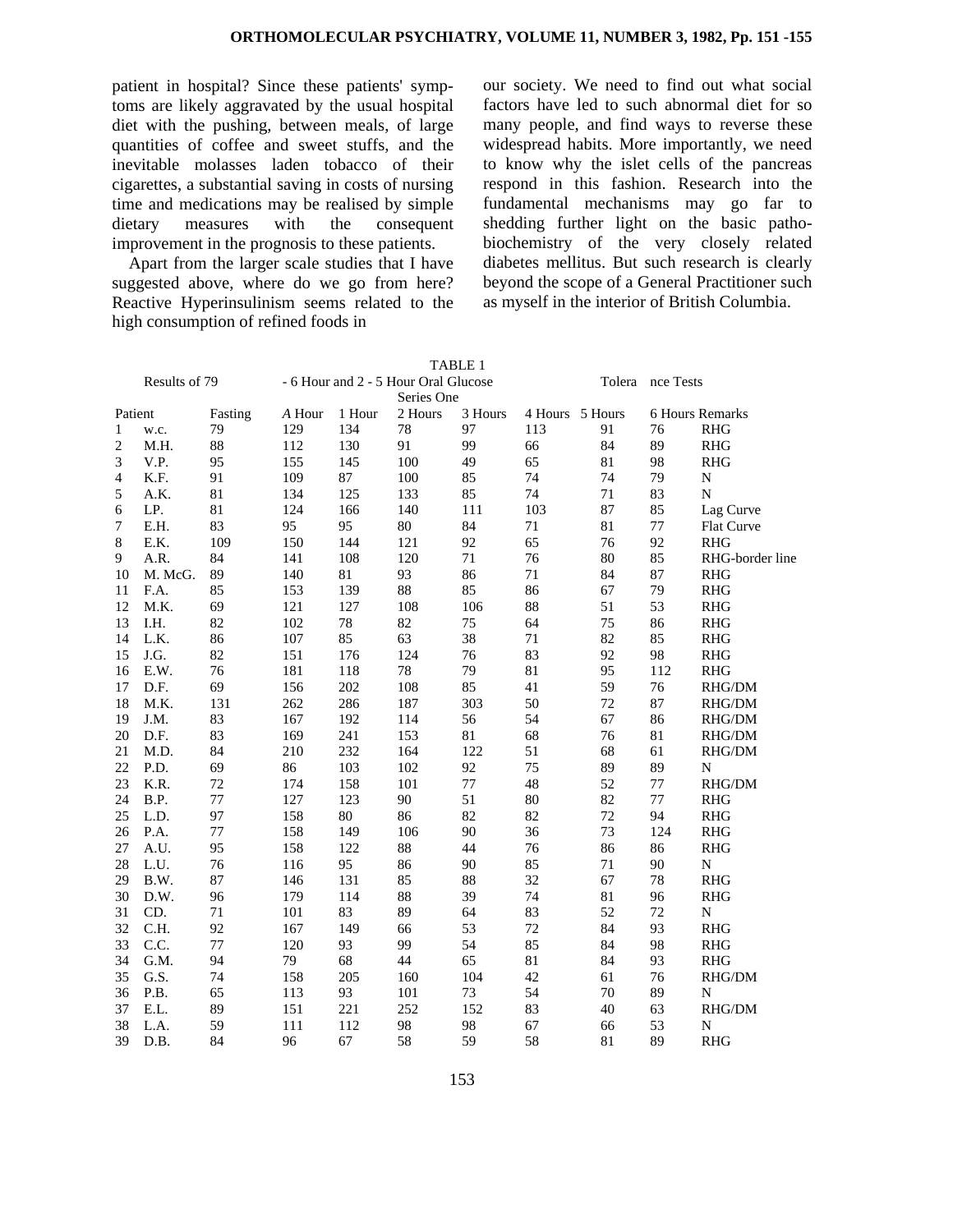# **ASPECTS OF HYPOGLYCEMIA**

# **TABLE 1 CONTINUED**

#### **Results of 79 - 6 Hour and 2 - 5 Hour Oral Glucose Tolerance Tests Series One**

| <b>Patient</b>    |                   |          | <b>Fasting</b> | $1/2$ Hour                           | 1 Hour |     | 2 Hours | 3 Hours | 4 Hours                  | 5 Hours |      | <b>6 Hours Remarks</b> |
|-------------------|-------------------|----------|----------------|--------------------------------------|--------|-----|---------|---------|--------------------------|---------|------|------------------------|
| 40                | A.K.              |          | 78             | 163                                  | 190    |     | 104     | 81      | 41                       | 88      |      | 89 RHG/DM              |
| 41                | L.H.              |          | 74             | 128                                  | 160    |     | 133     | 151     | 116                      | 79      | 62 N |                        |
| 42                | L.J.              |          | 97             | 118                                  | 87     |     | 106     | 95      | 64                       | 80      |      | <b>87 RHG</b>          |
| 43                | A.W.              |          | 150            | 280                                  | 371    |     | 408     | 226     | 128                      | 93      |      | 98 RHG/DM              |
| 44                | C.A.              |          | 89             | 169                                  | 216    |     | 159     | 188     | 138                      | 128     |      | 119 RHG/DM             |
| 45                | V.F.              |          | 85             | 121                                  | 136    |     | 144     | 87      | $87\,$                   | 61      |      | <b>75 RHG</b>          |
| 46                | E.B.              |          | 77             | 108                                  | 91     |     | 71      | 78      | 51                       | 70      |      | <b>76 RHG</b>          |
| 47                | C.LaF.            |          | 82             | 105                                  | 84     |     | 80      | 60      | 71                       | 84      |      | <b>82 RHG</b>          |
| 48                | E.G.              |          | 76             | 114                                  | 69     |     | 76      | 64      | 44                       | 71      |      | <b>80 RHG</b>          |
| 49                | N.N.              |          | 71             | 180                                  | 199    |     | 153     | 118     | 126                      | 48      |      | 65 RHG/DM              |
| 50                | G.McL.            |          | 99             | 155                                  | 158    |     | 92      | 101     | 73                       | 79      |      | 91 RHG                 |
| 51                | F.B.              |          | 80             | 165                                  | 220    |     | 201     | 166     | 64                       | 61      |      | 67 RHG/DM              |
| 52                | J.A.              |          | 116            | 256                                  | 238    |     | 152     | 111     | 61                       | $71\,$  |      | 95 RHG/DM              |
| 53                | M.St.D            |          | 131            | 202                                  | 226    |     | 183     | 135     | 101                      | 55      |      | 96 RHG/DM              |
| 54                | V.D.              |          | 63             | 131                                  | 79     |     | 75      | 89      | 80                       | 90      |      | <b>RHG</b>             |
| 55                | M.McL.            |          | 105            | 262                                  | 336    |     | 163     | 107     | 108                      | 103     |      | 110 RHG/DM             |
| 56                | R.B.              |          | 78             | 119                                  | 113    |     | 63      | 44      | 82                       | 91      |      | 104 RHG                |
| 57                | F.N.              |          | 88             | 193                                  | 196    |     | 94      | 95      | 65                       | 70      |      | <b>82 RHG</b>          |
| 58                | H.L.              |          | 66             | 132                                  | 117    |     | 72      | 92      | 58                       | 54      | 76 N |                        |
| 59                | M.L.              |          | 81             | 145                                  | 90     |     | 78      | 67      | 78                       | 81      |      | 91 RHG                 |
| 60                | P.L.              |          | 83             | 154                                  | 183    |     | 113     | 73      | 68                       | 75      |      | <b>88 RHG</b>          |
| 61                | M.M.              |          | 94             | 170                                  | 205    |     | 104     | 40      | 70                       | 77      |      | RHG/DM                 |
| 62                | K.C.              |          | 82             | 158                                  | 123    |     | 97      | 87      | 56                       | 70      |      | <b>81 RHG</b>          |
| 63                | L.D.              |          | 86             | 148                                  | 169    |     | 102     | 42      | 68                       | 80      |      | <b>85 RHG</b>          |
| 64                | W.B.              |          | 86             | 133                                  | 137    |     | 90      | 92      | 64                       | 78      |      | <b>86 RHG</b>          |
| 65                | D.H.              |          | 70             | 105                                  | 118    |     | 93      | 51      | 71                       | 73      | 84 N |                        |
| 66                | C.P.              |          | 82             | 149                                  | 108    |     | 67      | 41      | 59                       | 71      |      | 95 RHG                 |
| $(N=$             | 66,               |          |                | RHG/DM=17, combined total= $54=81\%$ |        |     |         |         | Overall abnormal=        | 56=84%  |      |                        |
|                   | $RHG=37$          |          |                |                                      |        |     |         |         |                          |         |      |                        |
| <b>Series Two</b> |                   |          |                |                                      |        |     |         |         |                          |         |      |                        |
| 1                 | L.B.              | 87       |                | 84                                   | 74     | 47  |         | $78\,$  | 57                       | 82      | 87   | <b>RHG</b>             |
| $\overline{c}$    | P.M.              | 84       |                | 154                                  | 148    | 89  |         | 63      | 66                       | 73      | 81   | RHG                    |
| 3                 | B.K.              | 79       |                | 112                                  | 94     | 105 |         | 70      | 69                       | 66      | 76   | N                      |
| $\overline{4}$    | B.L.              | 82       |                | 104                                  | 87     | 83  |         | 85      | 57                       | 66      | 85   | <b>RHG</b>             |
|                   | T.D.              | 89       |                | 185                                  | 97     | 74  |         | 78      | $78\,$                   | 83      | 84   | RHG                    |
| 5                 |                   | 94       |                |                                      |        |     |         | 74      |                          |         | 96   |                        |
| 6                 | R.S.              |          |                | 164                                  | 138    | 114 |         |         | 86                       | 90      |      | <b>RHG</b>             |
| 7                 | B.C.              | 90       |                | 95                                   | 69     | 56  |         | 67      | 77                       | 79      | 91   | <b>RHG</b>             |
| 8                 | P.B.              | 89       |                | 147                                  | 103    | 135 |         | 81      | 89                       | 79      | 86   | <b>RHG</b>             |
| 9                 | G.T.              | 84       |                | 120                                  | 114    | 78  |         | 57      | 67                       | 82      | 86   | <b>RHG</b>             |
| 10                | D.A.              | 79       |                | 136                                  | 112    | 99  |         | 55      | 75                       | 82      | 81   | <b>RHG</b>             |
| 11                | D.P.              | 79       |                | 118                                  | 60     | 79  |         | 61      | 81                       | 89      | 89   | <b>RHG</b>             |
| 12                | B.D.              | 77       |                | 111                                  | 92     | 64  |         | 65      | 77                       | 82      | 84   | N                      |
| 13                | J.D.              | 86       |                | 120                                  | 94     | 78  |         | 66      | 86                       | 90      | 92   | <b>RHG</b>             |
| 14                | K.L.              | 92       |                | 139                                  | 112    | 85  |         | 78      | 88                       | 91      | 89   | ${\bf N}$              |
| 15                | J.A.              | $87\,$   |                | 150                                  | 118    | 81  |         | 67      | 79                       | 85      | 83   | <b>RHG</b>             |
| $(N=1)$           | <b>RHG</b>        | $=12=80$ |                | Series $1+2$ : N=81, Total RHG=49,   |        |     |         |         | Combined total=66=81.5%) |         |      |                        |
| 5,                | $\qquad \qquad =$ | $%$ .    |                |                                      |        |     |         |         |                          |         |      |                        |

154